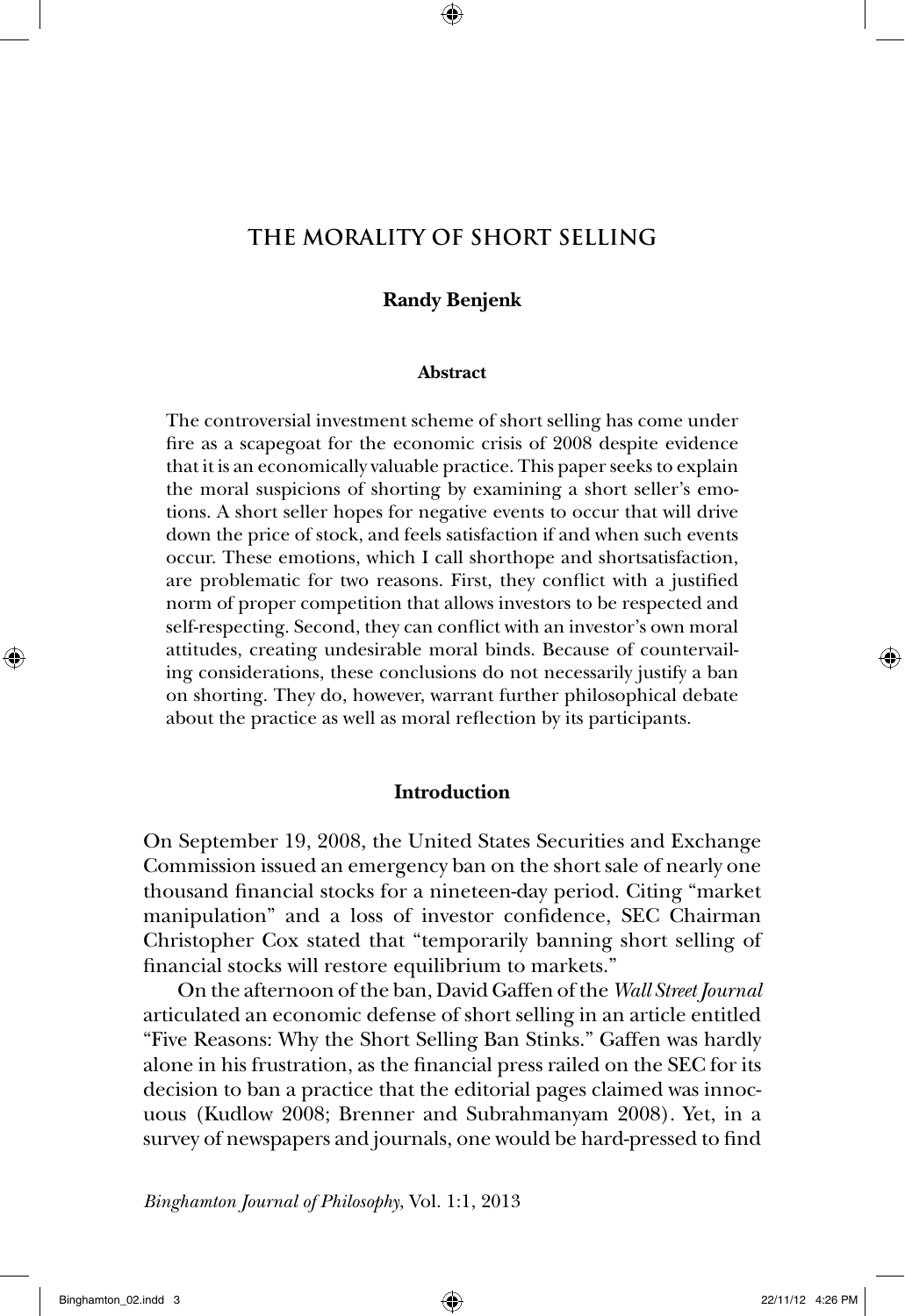arguments against short selling. But anti–short selling sentiments do exist, even if they are not articulated fully as arguments. Many believe that "[s]hort selling is un-American. It is done by rogues, thieves, and especially pessimists who are, of course, the worst of the lot" (Fabozzi 2004, ix). Some have "labeled short sellers as hyenas, jackals, vermin and vultures" (Foroohar 2008). With defensiveness on one side and name calling on the other, a question emerges: Is there something morally wrong with short selling? Why or why not?

This thesis was born on the intuition that the emotions involved in short selling, not the action itself, cause the defensiveness of the financial press. By examining the emotions associated with shorting, we will see that an argument emerges that short sellers are sometimes undesirable in a market—not because of their economic effects, but because of their moral attitudes and the moral attitudes of interested parties. Two strong conclusions may naturally follow from these considerations: that short selling should be outlawed, and/or that short selling is morally wrong. This paper, however, will refrain from such sweeping conclusions, largely because of three countervailing considerations: the economic benefits to shorting stock, the possibility of an emotionless investor, and respect for the self-determination of the marketplace.

What this paper intends to do is show that short selling occasionally violates existing moral norms. These moral norms need not be universal, nor must short selling violate them in every instance. Yet, because of these violations, people's moral suspicions of short selling can be rational and justified. The second section of the paper intends to show that short selling can sometimes violate the investor's own moral attitudes, creating an undesirable moral bind. What follows from these conclusions is unclear; they intend to explain existing suspicions as well as encourage people to think about their moral attitudes toward the emotions involved in financial investments. This paper intends to begin a philosophical debate about short selling.

### **What Is Short Selling?**

Short selling is in some ways the opposite of "investing long," which is when an investor purchases a security when he believes it is underpriced or will increase in value and sells it when it becomes overpriced or increases in value. In contrast, a trader engages in a short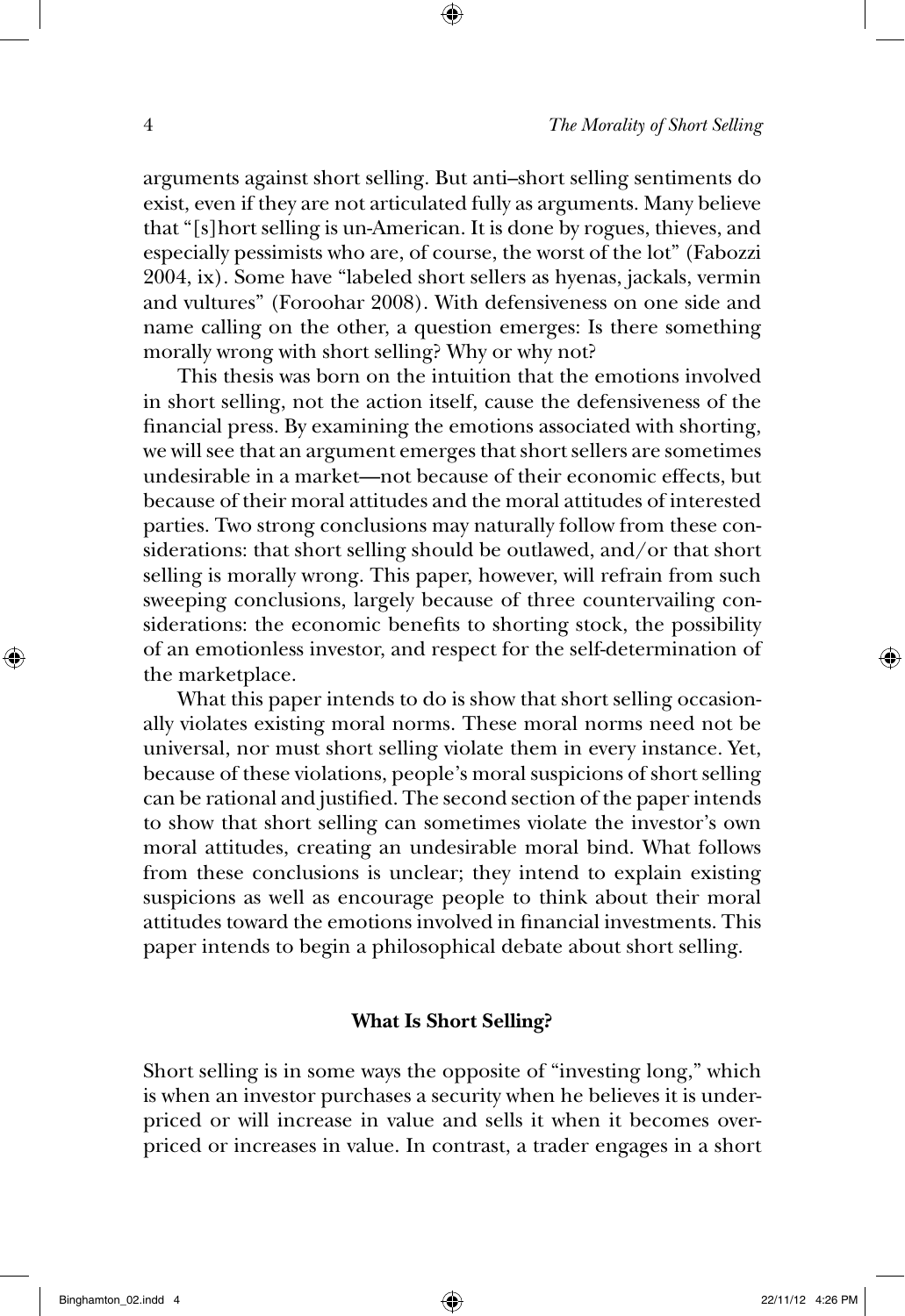sale when he believes a stock is overpriced or anticipates an event that will drive down its value. As an example, the Slate Rock and Gravel Company (SRGC) trades at five dollars per share and a trader believes the shares are overvalued. The trader decides to short sell ten shares. He first borrows ten shares of SRGC from a financial institution such as a bank. Then he sells those ten shares at the price of five dollars each to a buyer in the marketplace, giving him a net gain of fifty dollars in his account. He still owes the bank ten shares of SRGC. Next, he waits for the share price to fall. If and when it does, he buys ten shares at this lower price (we will assume in this example that SRGC falls to four dollars per share) and returns the shares to the bank. He thus makes a profit of ten dollars, minus any interest paid to the bank. The lower the share price falls, the greater the investor's profit. If, contrary to the short seller's expectations, SRGC increases in value after he sells ten shares, he must cover his borrowed shares at a higher price. In that scenario, a short seller loses money as the value of SRGC increases.

There are also illegal methods of shorting a stock, including "naked" short selling and the spreading of false rumors. However, this paper only considers legally permissible short selling in its most basic form as outlined above.

## **The Emotions of Short Selling**

A short seller, during the course of his transactions, inevitably hopes for a negative event to occur; stocks fall in value when markets experience a downturn, something bad happens to the company or its sector, or negative publicity is released regarding the company. We shall call this peculiar emotion *shorthope*. This feeling is accompanied by a positive emotion if the negative event occurs, and a negative emotion if the negative event does not occur. When a short seller hears news that will negatively affect the share price of the stock he shorted, he experiences an emotion that we will call *shortsatisfaction*.

But why should we care about emotions? One may object that emotions are meaningless in the market as they are passively experienced and irrational, and thus irrelevant. This view, however, is simplistic and to some extent outdated. The first point suggests that emotions are involuntary and thus cannot be subject to moral constraint. But we do have control of our emotions in the sense that we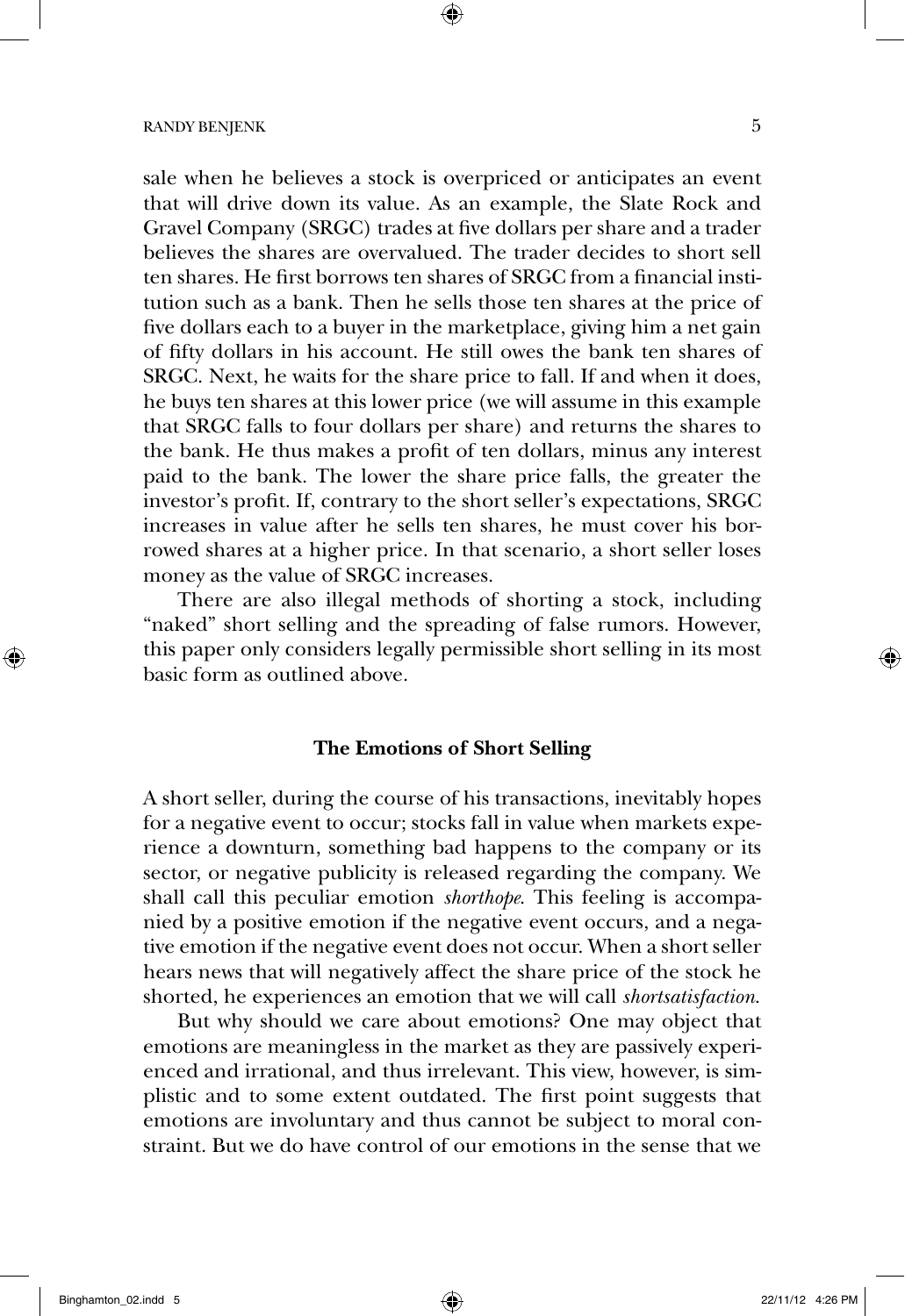can choose to put ourselves in situations that cause certain emotions. When assessing culpability for our emotions, "it is sometimes enough that we are responsible for being the kind of person who no longer has a choice in this situation" (de Sousa 1987, 278).

As for the second part of the objection, emotions, while not always rational, matter because they "sensitize us to what is significant in and for our lives." Our emotions "allow us to make discriminations, to formulate desires and goals and, crucially, to evaluate contrastively between them" (McNamee 2003, 4–5). Other people's emotions allow us to sense their desires and goals and means of achieving those goals. The intersection between our moral standards and other people's emotions is a place where we can question and judge their desires and goals. We want to know how we will be treated and how we are viewed by others. Emotions are a window into those problems. If a person feels an evil emotion in a certain situation, we object because we suspect it denotes true evil in that person.1 Perhaps the evil emotion even indicates moral attitudes that will result in the person committing harms in the future. Emotions, therefore, are crucial signals in philosophy and morality. They are evidence of people's underlying attitudes that play a large role in our moral lives.

But how does this relate to the market? One may believe that the market is an emotion-free zone, a place where only actions matter. There are two problems with this objection. First, it is not entirely clear where the market ends and what fills the void in its absence. The attention paid to corporate social responsibility in the last decade has shown that companies are not insulated from the public's moral judgments and the public is not insulated from the effects of companies' moral judgments. Since we care about emotions because they reveal moral judgments, and markets are not insulated from the public, we should care about emotions in the market for the same reasons we care about emotions in nonmarket interactions.

The second problem with the objection is that actions alone are not the only things that matter in the market. Marketplace norms regulate intentions as well. If a CEO were to attempt to murder a competitor but fail in his efforts, he would be criticized widely and justly. The CEO would have violated not only a law, but a competitive norm—though what, exactly that norm is may be difficult for his critics to spell out.

Similarly, negative attitudes toward short selling, even if not fully explained, are evidence of one or more moral norms that short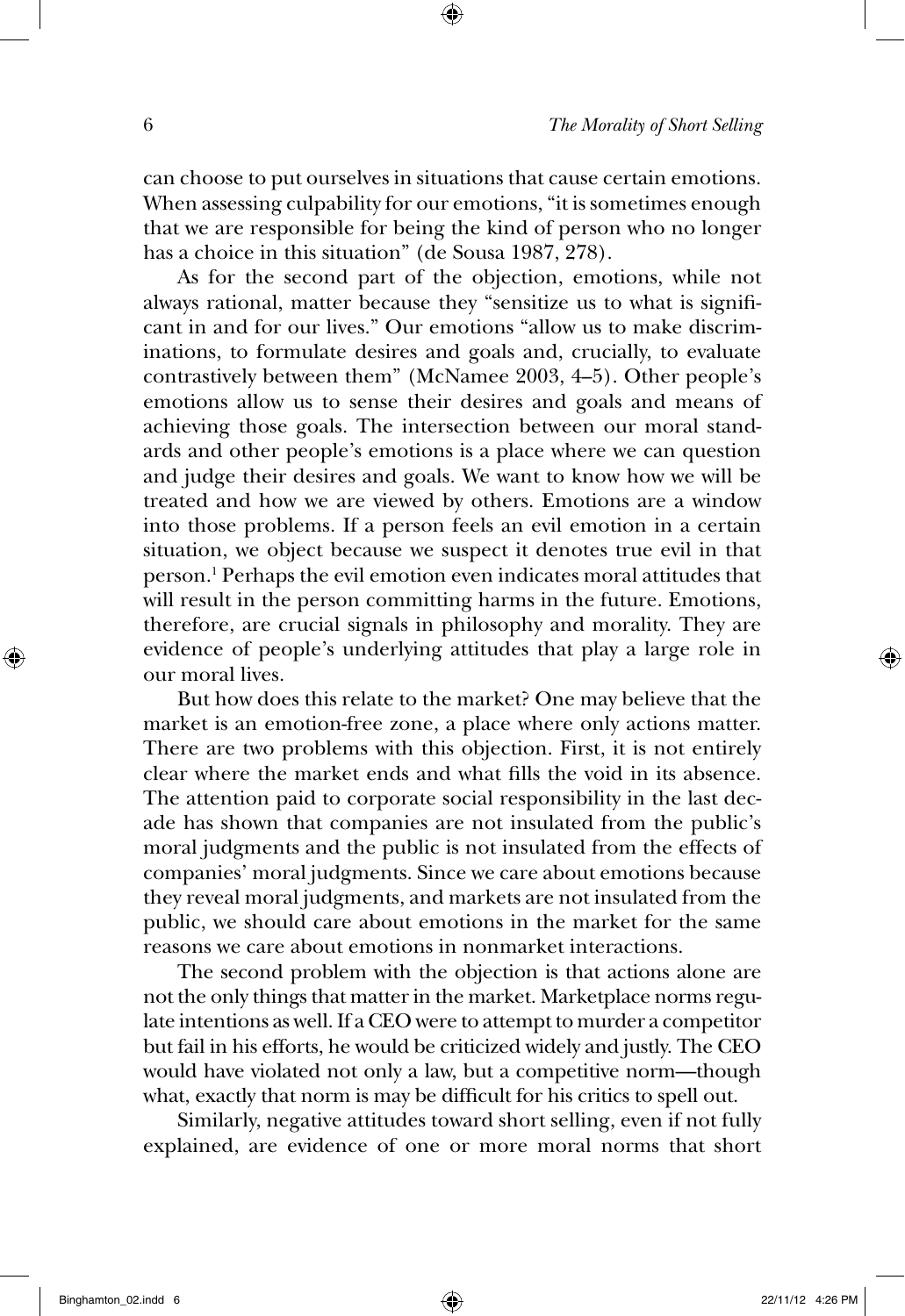sellers violate. It is the purpose of the following sections to explain what these moral norms may look like and where they come from.

#### **Competition Thesis**

The first thesis of this paper is that *shorthope* and *shortsatisfaction* violate a justified moral norm reflecting a conception of what it means to be a proper market competitor. Competitors in the market have desires to obtain a certain result for themselves and will innovate, cuts costs, or lower prices to attain that result. There are norms that govern these desires. Such norms stipulate and evaluate *what* results the agent desires, *how* he desires the results to occur, and *why* his desires are so. The reasons behind the desires are their most important feature because they justify the norm. The competition thesis will make the case for a specific norm of competition, then argue that the emotions involved in short selling violate this norm.

There are at least two norms of competition that one could likely find in the attitudes of market agents, and each has its own answer for the *what, how*, and *why*. The first norm, held by many advocates of the free market, is the desire to "win." Winning is achieved when a market agent prevails over the field and his results are the best in the market. The ultimate win is to do so well as to drive the opposition out of business. In service-based industries, winning is accomplished by achieving the largest market share. For investment advisors and fund managers, including short sellers, winning is accomplished by posting the highest returns relative to the market opposition, as well as acquiring the most customers or investors. The desire to win is necessarily a comparative norm because the end cannot be achieved without reference to others' results. *How* should winning be attained? For most of the proponents of the norm,<sup>2</sup> by any legal means necessary. As long as the competitor does not break the law, he is free to pursue the win.

This second conception of competition is the force of market pressure to maximally improve one's products or services. People who hold the second norm of competition want to improve their efforts and fulfill their own potential. This is a noncomparative norm because success and failure are judged without reference to other people's outcomes. Still, opponents are a motivating force. A competitor is informed and guided by the successes and failures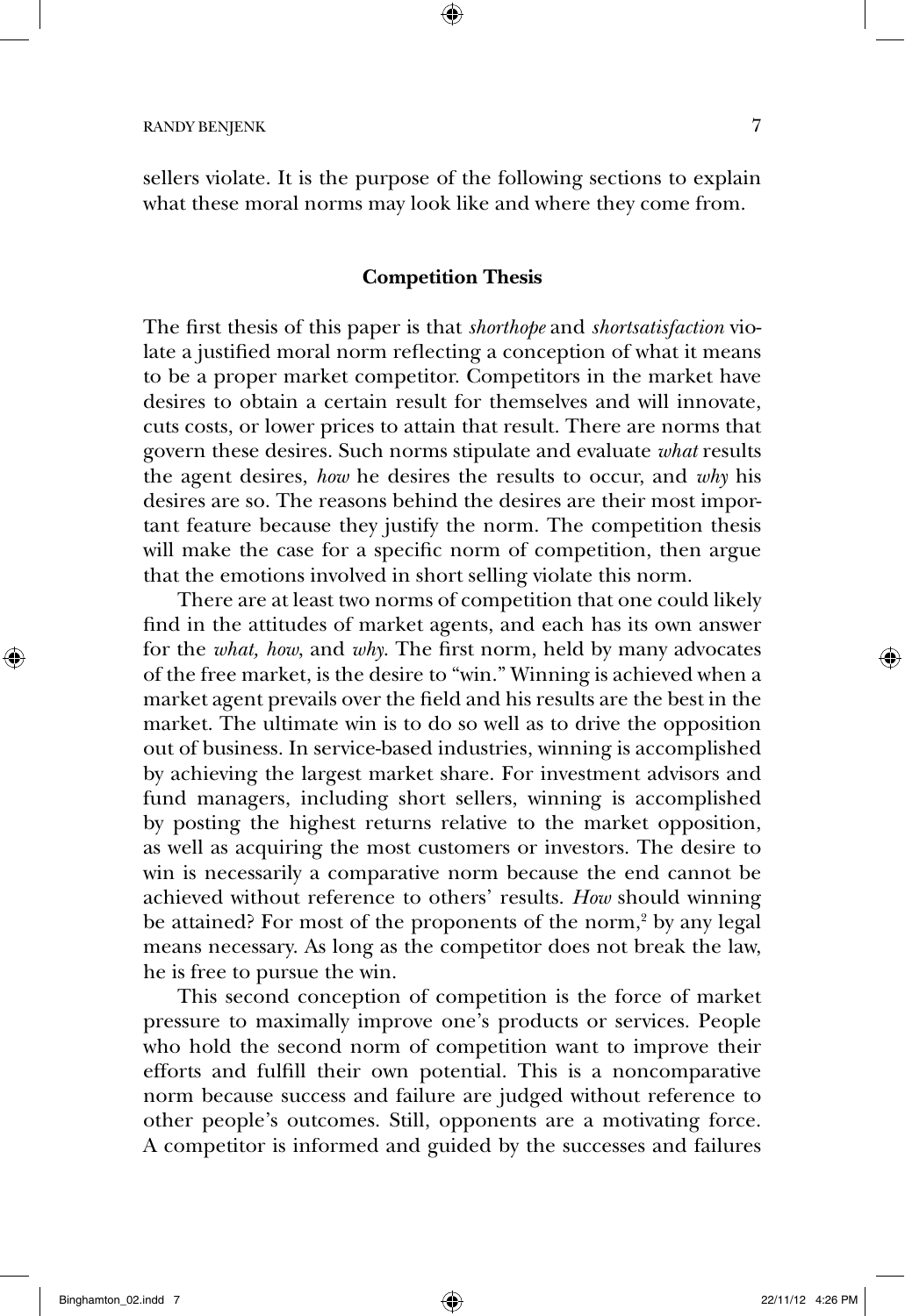of his opponents. He sees what succeeds in the market and what needs improvement. He examines the actions and nonactions of the opposition to find market gaps in pricing, service, or product innovation and tries to fill that niche. Ultimately, however, he judges his results on his own abilities and accomplishments. These results can be attained in a way that does not contradict his moral attitudes.

#### **The Case against the First Norm of Competition**

Now that the two norms of competition have been distinguished with respect to *what* and *how*, we can distinguish them with respect to *why* their results are desired. What justifies these norms? Two arguments can be made in support of the desire to win. First, winning is a valuable signal of fitness to other people and a source of pride and satisfaction for oneself. Second, the motivation to win drives wealth creation in the market.

The first justification falls short. Winning, by itself, can be an empty accomplishment. Good athletes, for example, do not want to compete against bad or poorly performing opponents. A win (in markets as in sports) against the best competition is perceived by outsiders as more legitimate and makes the winner feel the best about himself. Competitors cannot feel profound pride in a win unless it is earned over a worthy opponent to whom they are capable of losing.

But do athletes really hope to face the strongest opponent? Mike McNamee sees "the delight on the face of a contestant whose competitor falls at the last hurdle, fails her final jump, or injures himself in the warm-up" (2). Perhaps the descriptive claim that good athletes want their opponents to do well is too strong. Instead, we shall make the normative claim that athletes should seek to beat the best opponents rather than the worst. This can be justified from either the perspective of the impartial observer or the perspective of the athlete. The impartial observer should hope that both sides play well for the sake of advancement of good sport. Well-performing athletes usually play a more exciting game when they face equally matched opponents, and the impartial fan is rewarded no matter the outcome. This is true of the market as well. When there are several strong companies competing at a high level, stakeholders in that sector tend to be rewarded. It is less clear why an athlete should hope his opponent does well. When an athlete is directly pitted against another,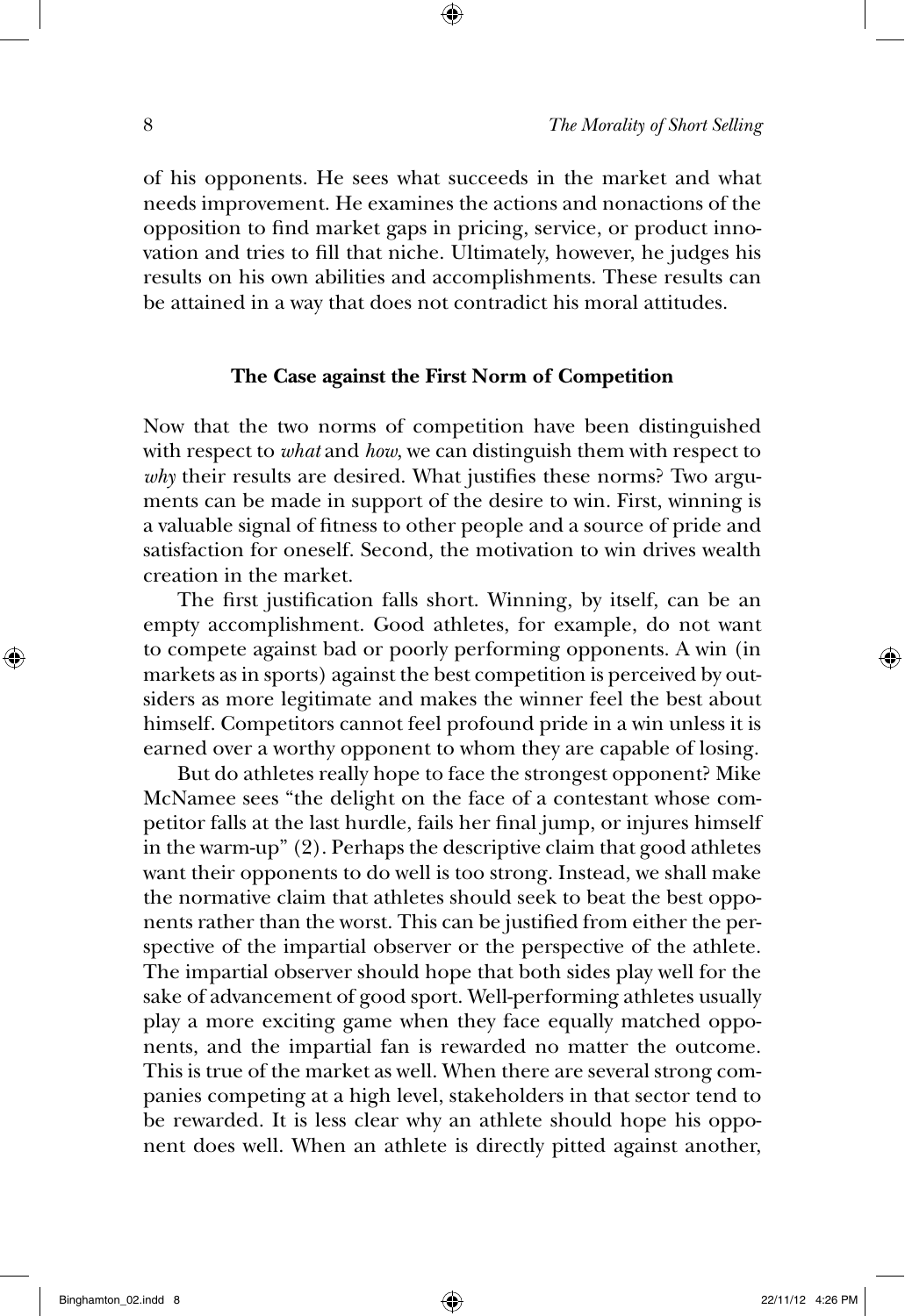his outcome is inversely proportional to the quality of his opponent's play. At first thought, we may sympathize with a person who hopes for his opponent to stumble; his self-esteem inversely depends on the self-esteem of the competitor. Due to self-esteem's importance, we may conclude that feelings of *Schadenfreude* (pleasure in another's suffering) in competition are ethically excusable. However, this reasoning conflates self-esteem and self-respect; the possession of the latter by one competitor "does not entail its exclusion in another" (McNamee 2003, 9). Self-esteem is merely a favorable opinion of oneself, whereas self-respect is proper regard for one's dignity. Selfrespect is the healthier of the two concepts (Langer 1999; Sachs 1981, 348). Consequently, self-esteem issues cannot excuse feelings of *Schadenfreude*. Winning against poor opponents may boost selfesteem, but it does not improve self-respect.

The second justification of the first norm of punishment holds that the desire to win is instrumentally valuable in motivating market agents, and this ultimately generates economic growth. Joseph Schumpeter's "creative destruction" model of capitalism describes economic growth as a process of destroying weak and stagnant market agents. Proponents of this view believe that ruthless desires to win and destroy one's competitors help fuel the economy.

It is unclear whether the desire to win is a stronger motivator than the desire to improve and maximize one's productivity, but intuitively, it seems that the second norm should be as effective as the first. It is also evident that the desire to win, by itself, does not always create wealth. A competitor's desire to win could be satisfied by the rest of the agents in the market making errors or bad products. For a fund manager, the desire could be satisfied by a market crash that spares a few select securities. Winning in the first sense of competition is consistent with situations where aggregate wealth is not generated. The wealth gains from the wins may be fully offset by the loss of wealth by the losing competitors. This is especially true in the case of a short seller.

While previous arguments used an analogy between sports and markets, competition in sports is distinct from competition in the market in two crucial respects. First, investors can profit without their opponents sustaining capital losses. The well-being of one competitor does not directly depend on the failure of another. Consider a simplistic case in which an investor trades with his own money; he could be satisfied simply by turning a profit greater than the return from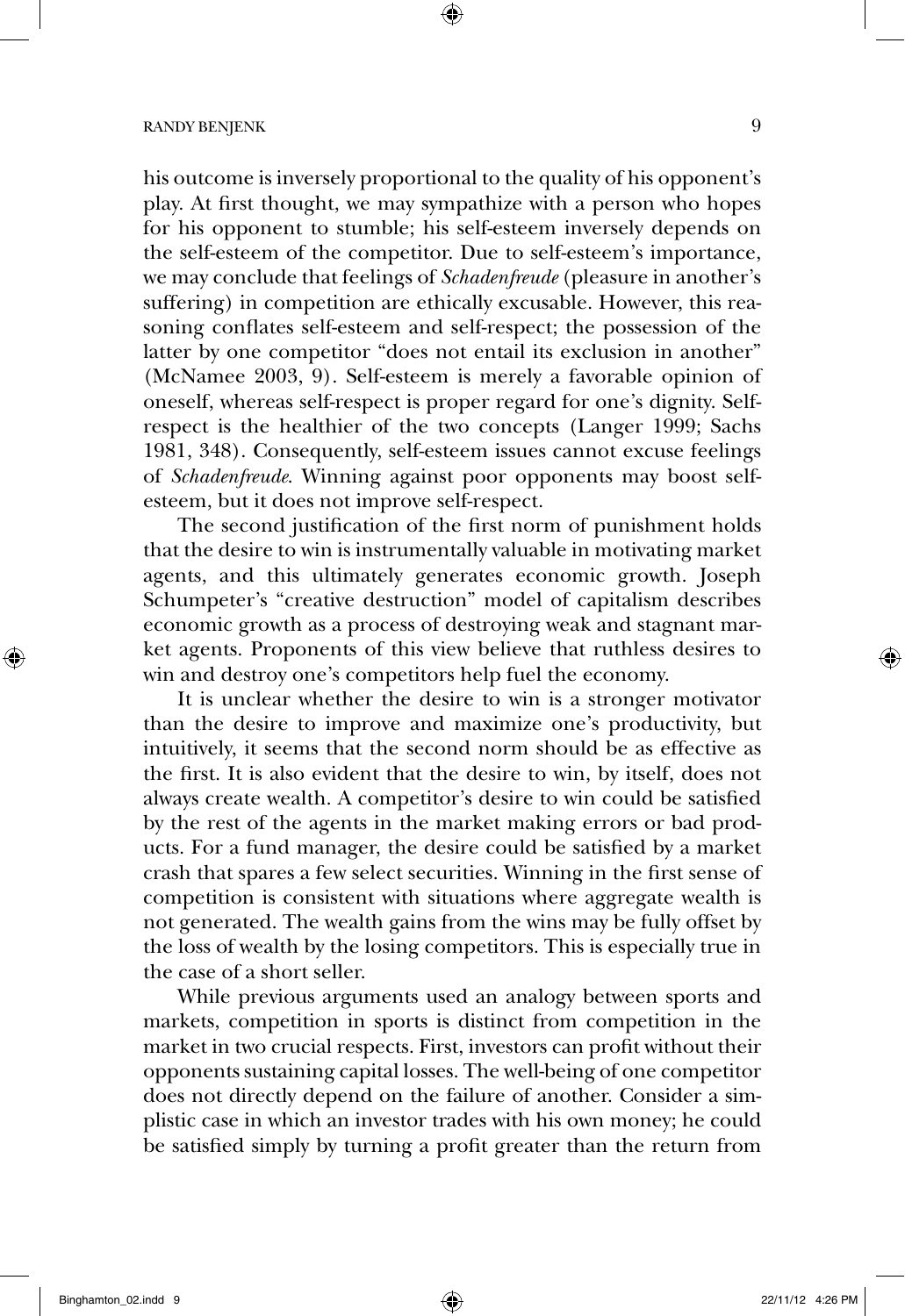a risk-free security. He does not need to defeat other investors; for all he cares, some could make double his profits. Now consider the more advanced case of a fund manager who creates a portfolio with other people's money. His success is tied both to his fund's rate of return and its return relative to the competition. He does not only want to turn a profit; he wants to beat the industry average return to help him secure future investors. In this situation, there are winners and losers. Those who underperform relative to the industry average may lose business to the competition. Still, the fund manager can win without the losers sustaining capital losses. Conversely, he can turn a profit, lose the competition, and care little about the loss. This is a crucial distinction between investors and athletes. The investor's fortunes do not fully depend on his relationship to the competition. The investor does not need to hope for his competition to stumble in order to profit and he will not dwell on a loss if he lands a profit. Winning is secondary to profit; a rational investor would prefer to lose and have a capital gain than to win and have a capital loss. Thus, the investor need not win at all moral costs. The prospect of a win is merely added incentive for an investor to perform to his full capabilities.

A second distinction is that, while a central purpose of athletic competition is crowning a winner, market competition ideally never crowns a winner. This may seem counterintuitive at first because many market competitors want to drive their opponents out of business and be the last man standing. But that is an undesirable goal from the perspective of an outsider to the competition. Noncompetitive stakeholders want to avoid an end state in which one company, having defeated the competition, has a monopoly in its industry because higher prices and poorer products and services will follow. Thus, a number of laws and institutions exist to induce competition and prevent monopolistic practices. That is not to say that the market should prop up weak competitors at the expense of strong competitors; this would be inefficient, and the weak do not deserve this support. Rather, consumers prefer that a win not be the ultimate result of competition, even if it is motivation for competitors.

The preceding arguments have intended to prove a normative claim: the first norm of competition is not justified and people should expect more out of competitors than merely winning. It is also descriptively true that many people do expect more from market agents than the desire to win. Corporate scandals such as the demise of the accounting firm Arthur Anderson elicited disgust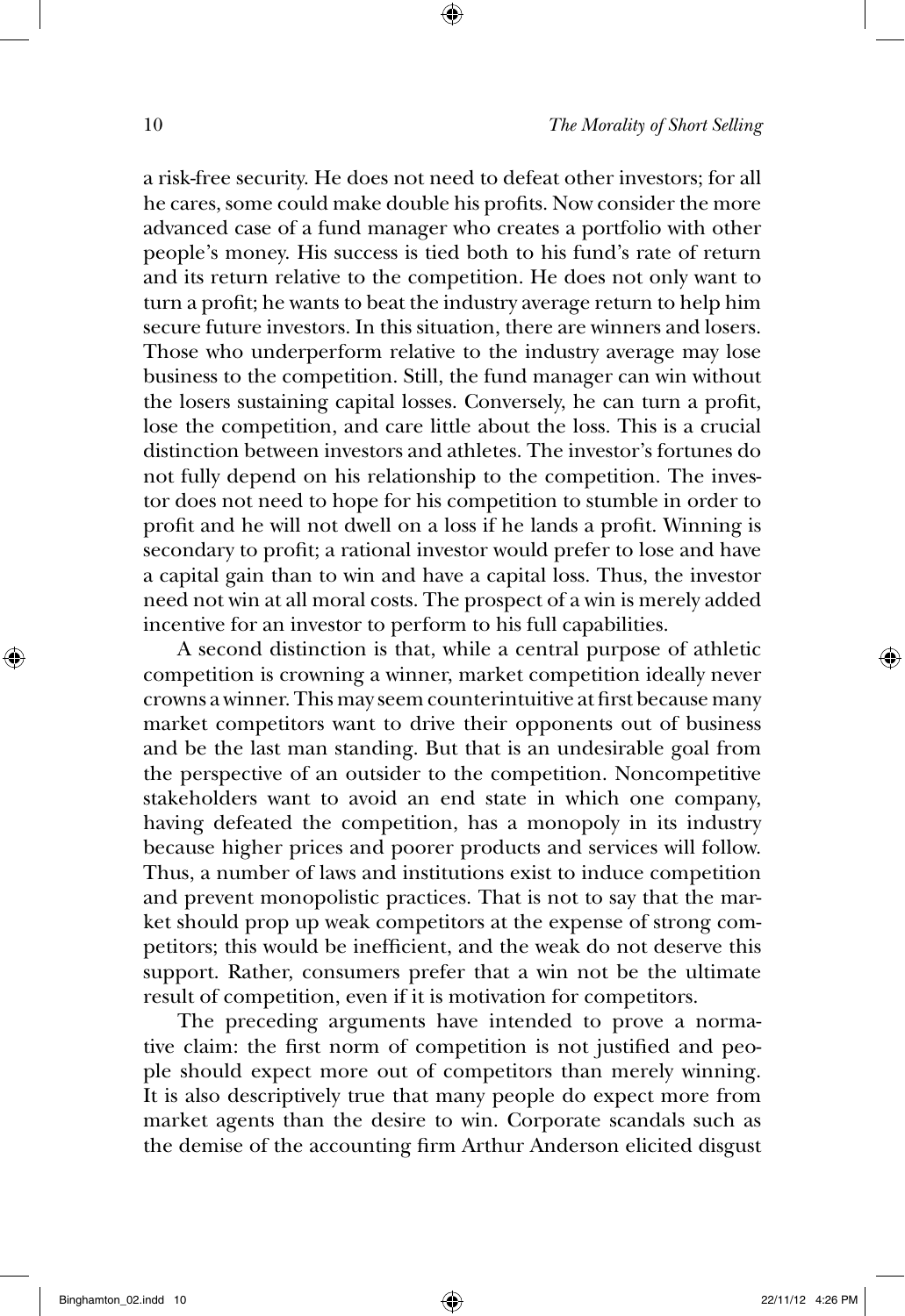from the American public. We can assume the public would object to accountants from Arthur Anderson intending to break the law, even if they did not ultimately do so. There are stringent moral demands inherent in certain professions, and a comparative norm of success may lead to an intentional or emotional violation of those demands in pursuit of a win.

#### **The Case for the Second Norm of Competition**

Why is the second norm of competition justified instead? First, it can accommodate stringent moral and professional standards. Since it is a noncomparative norm and people set their own standards for success, people are under less pressure to compromise their values in pursuit of profit. Second, it is a psychologically healthier norm. Fulfillment comes from one's own work, and not from others' failures. A competitor can "lose," comparatively, and still profit and be proud of his accomplishments. Third, the second norm of competition allows competitors to be self-respecting.

One way to frame this third justification is through Michael Walzer's conception of recognition. Walzer believes that "we honor people in accordance with their victories because the qualities needed to win the general competition are roughly the same as the qualities we are likely to admire in any case" (256). Furthermore, we tend to see ourselves in the same way that others see us. Our self-respect depends on the recognition that others give us, and that recognition depends critically on the commonalities between "winning" qualities and "admirable" qualities. There are moral norms that govern this link; self-respect requires "some substantial connection…to the movement that champions the idea of professional honor" (278). To be a self-respecting competitor as an athlete, winning is not enough; one must follow the rules and perhaps act over and above the rules. The evidence for the norms governing sports comes from people's attitudes toward what constitutes a respectable competitor. We celebrate sportsmanship, teamwork, hard work, and adherence to the rules and we denounce showmanship, selfishness, laziness, and cheating. A game won without respect for the rules, one's competitors, sportsmanship, teamwork, and hard work is an accomplishment that does not correspond to any potential accomplishments outside of athletics. Perhaps people's opinions on the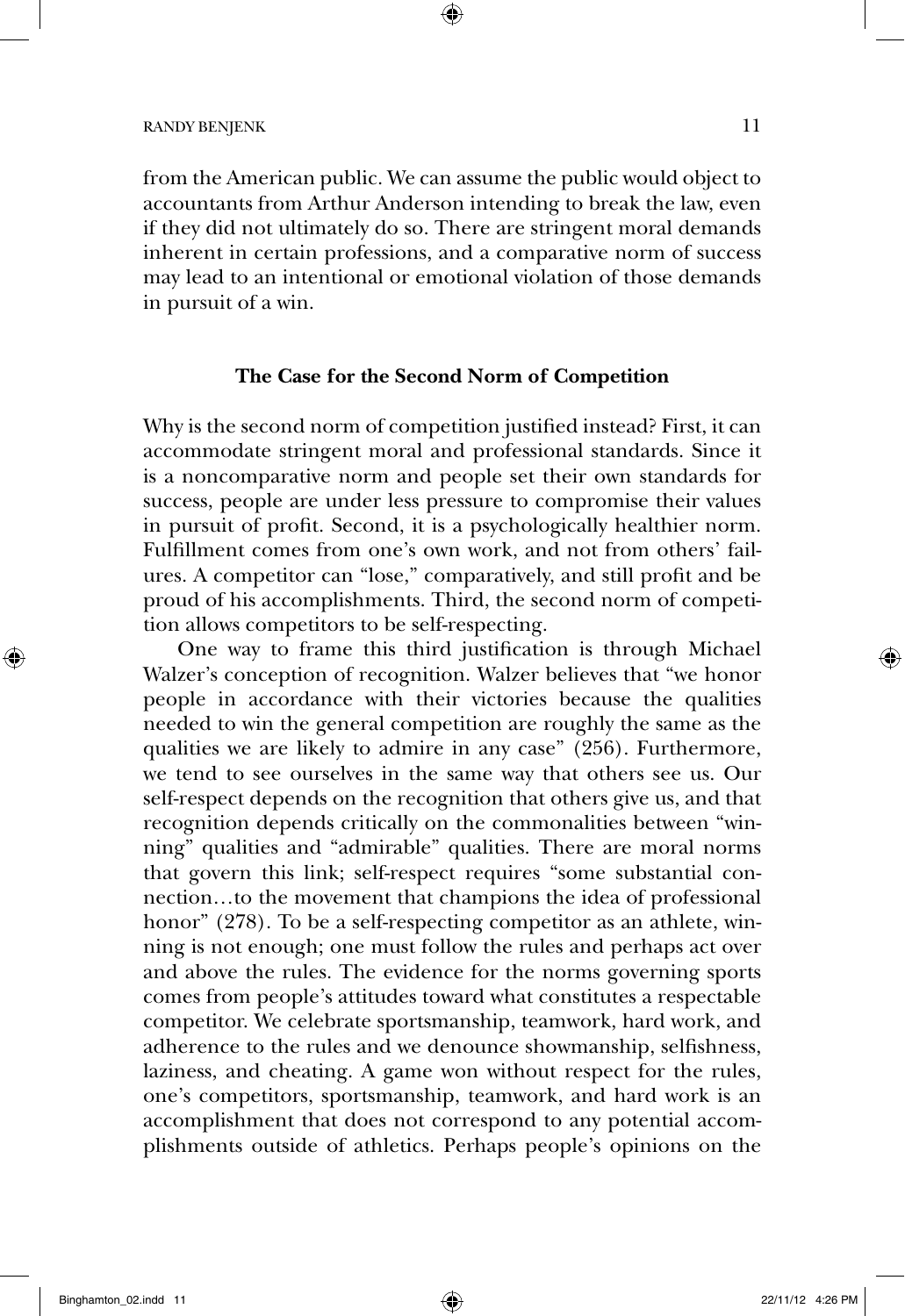precise qualities to be valued differ, but sports fans channel their internal appraisals of an athlete's character into recognition. Since athletes' self-respect depends on the recognition fans give them, those norms tend to govern the athletes' feelings of self-respect.

Similarly, we can discuss an investor as a self-respecting competitor. Investors who make a large profit are deserving of recognition and respect insofar as their ability to make sound investments corresponds to other qualities we admire. What are the qualities of a good investor? He must be an analytical thinker, a careful researcher, and a principled decision maker. These are admirable qualities. But a profitable investor can also be ruthless and opportunistic; he may break or circumvent the rules. Sometimes he experiences emotions that contradict his or other people's moral attitudes. These qualities are not always admirable in private life. We can only respect an investor if he follows some moral standards, including fair play. Moral standards allow an investor to be respected and self-respecting.

As Walzer's self-respect does for other moral standards, it justifies the second norm of competition because the norm corresponds to admirable qualities outside of market activity. For investors to be respected and self-respecting: (1) they should hope for their own successes, not for the failures of others, and (2) they should draw satisfaction from their own efforts, not from the failures of others. These standards are valuable because they correspond to admirable qualities in everyday life. Take love, for instance. I might desire to be loved by a woman because I deserve it based on a true connection with her. Or, I might desire that a prior partner break her heart so that she falls in love with me in her insecurity. Hoping for deserved love is more admirable than hoping for a love based on another's misfortune. The emotions of hoping for and drawing satisfaction from one's own success (rather than others' failure) allow an investor to be self-respecting because they conform to valid standards outside of the market.

### **Short Selling and the Second Norm of Competition**

The final step in the competition thesis is to apply short selling to the second norm of competition. If short sellers want to make a profit, they necessarily experience *shorthope* in desiring that the stock they short decline in value, and *shortsatisfaction* after it does fall in value.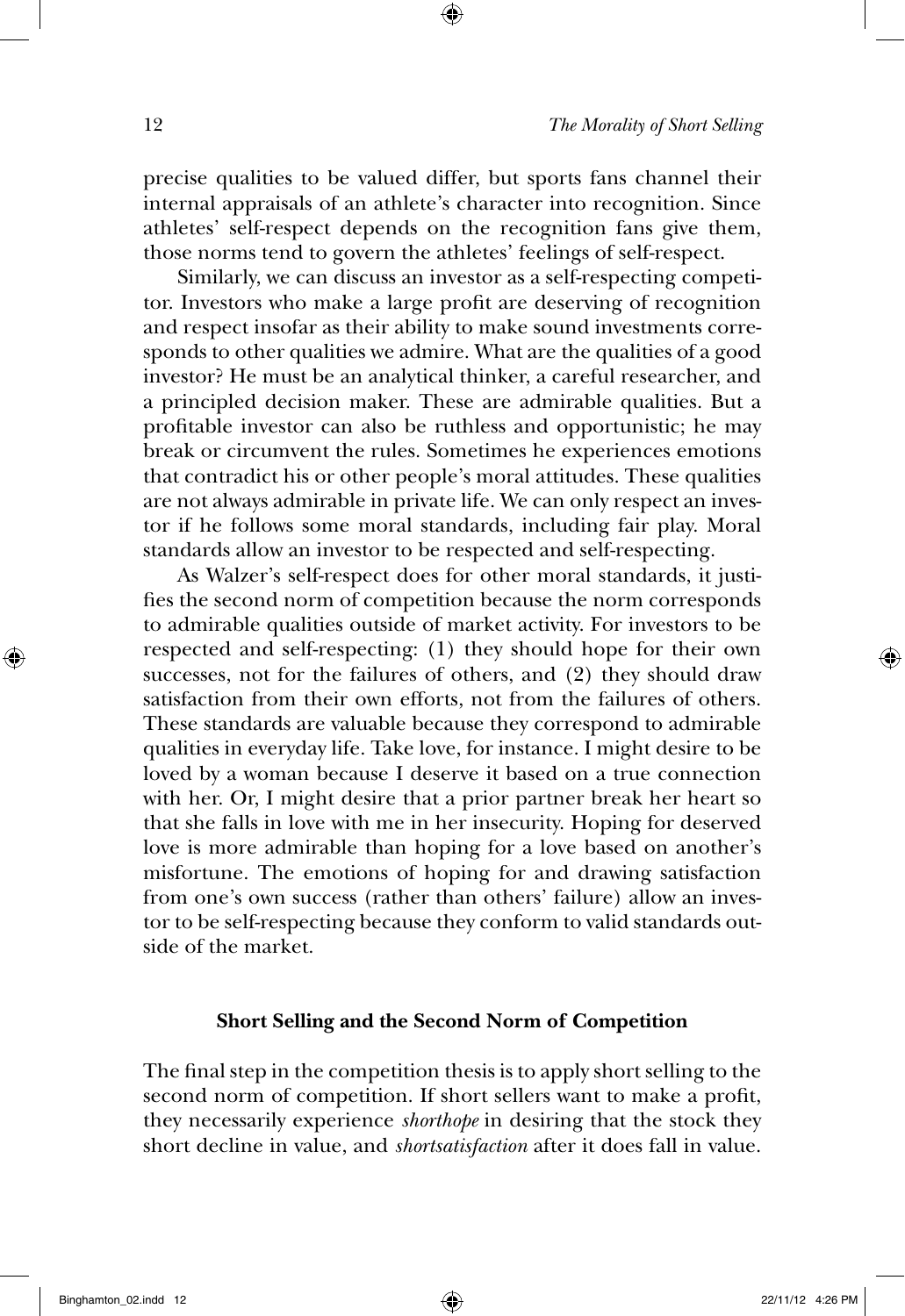A stock that declines in value is a failure of the company's managers and investors. When the short seller experiences *shorthope*, two desires are conflated: his desire to succeed and the accompanying, necessary desire that others should fail. When he experiences *shortsatisfaction*, two sources of satisfaction are conflated: his satisfaction in earning a profit, and the accompanying, necessary satisfaction in the fact that others have failed. Short sellers thus violate the aforementioned standards—valid because they allow investors to be selfrespecting—derived from the second norm of competition.

To make this point clearer, consider the case of a fund manager who short sells stocks of nonfinancial companies that are unrelated to his employer and not otherwise competing with him. Yet, when the short sale is initiated, the investor becomes an opponent of the company. While the two parties are not competitors in the sense that they can cause each other to fail, this resembles the first, less desirable sense of competition because one party's outcome depends inversely on the other's outcome. Either the stock loses value and the investor gains, or the stock increases in value and the investor loses money.<sup>3</sup> There must be a winner and there must be a loser, and this fact perpetuates the first norm of competition.

If a short seller wanted to justify *shorthope* and *shortsatisfaction*, he might tell us that in all market competition one hopes for others to fail so one can win. But the competition thesis attempted to show that there is a norm of competition, allowing investors to be respected and self-respecting, that operates differently. The emotions of short selling violate this norm. And not only should we feel suspicious of short selling because it is anticompetitive, short sellers should feel moral qualms as well.

#### **Moral Bind Thesis**

The second thesis of this paper holds that *shorthope* and *shortsatisfaction* can conflict with an investor's other emotions in a problematic way, putting him at risk for undesirable moral binds caused by emotional confusion. This is best illustrated by two hypothetical situations.

Imagine an investor who sells SRGC short on September 10, 2001. He hopes that SRGC will fall in value and net him a profit. What the short seller does not know is that the company is sound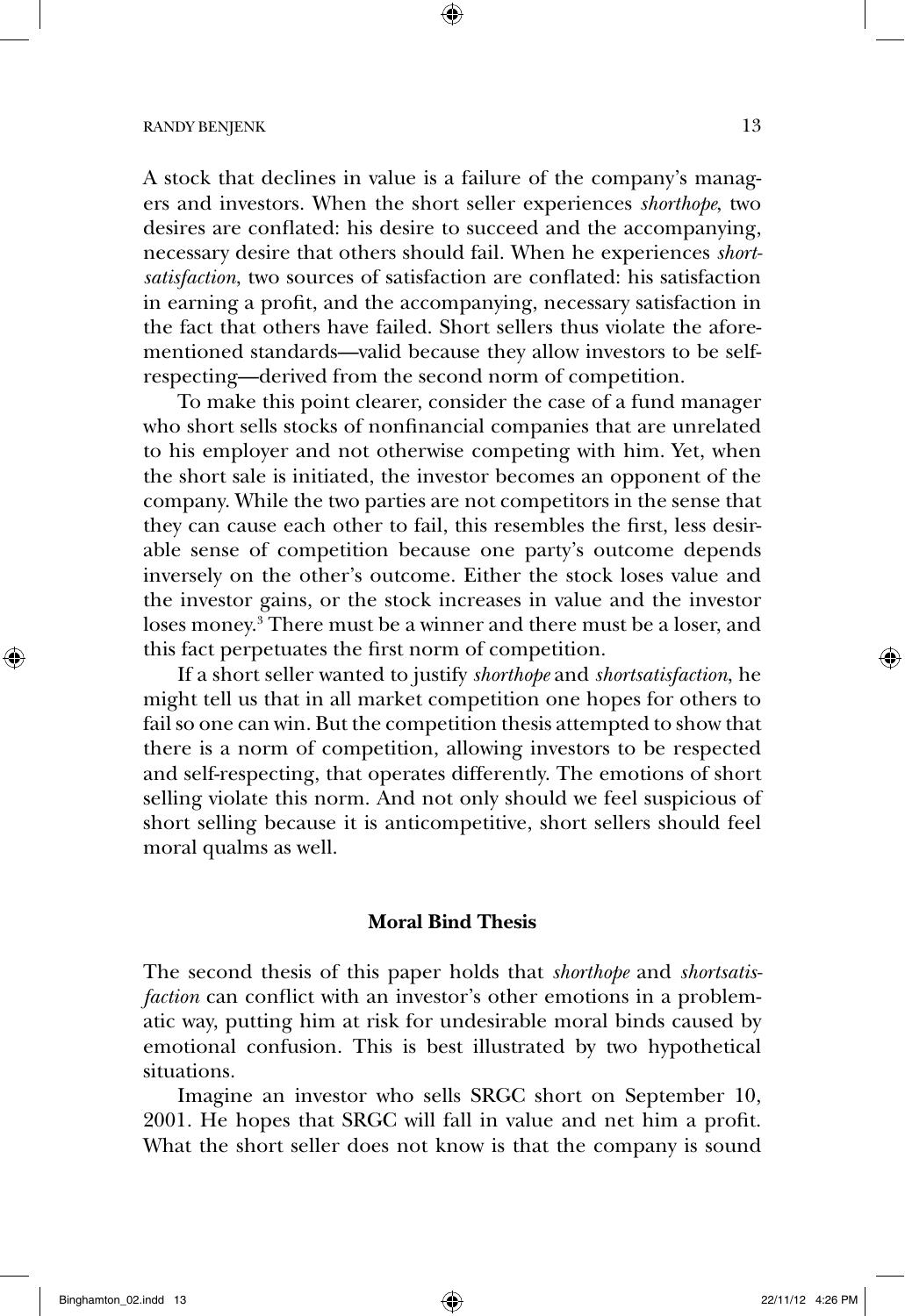financially; the market in fact values the company correctly. The next day, terrorist attacks in New York kill several thousand people. American stock exchanges close for a few days to prevent a crash, but when they reopen, they suffer the largest one-week point drop in history because of a loss of investor confidence. SRGC is not spared from this collapse and the short seller profits. What emotions is he supposed to feel? Pride in a successful bet, even though the short sale was poorly researched and his profit was lucky? Sadness at the horrifying cause of his windfall? Happiness because of the money in his bank account? The inner turmoil he feels is caused by the same moral intuitions that cause people to be suspicious toward short selling; namely, reprehension toward the set of feelings he experiences during the course of his short sale.

*Shorthope* and *shortsatisfaction* are morally dubious emotions in this case because they express attitudes that contradict the short seller's compassion. There are two possibilities as to the result of this conflict. The first possibility is that his *shortsatisfaction* limits the amount of compassion he would otherwise feel. Compassion is an awareness of another's suffering marked by a harmony of feeling between both parties. He cannot experience a harmony of feeling with the victims' families because he has gained and they have lost. Alternatively, the investor feels full *shortsatisfaction* and full compassion, a conflict of interest of the heart. Competing emotions can make it difficult for a person to act in accordance with either one of them. This is clear in the next example of a moral bind.

Suppose an investor discovers that vegetables from a region of South America have been found to contain a strain of harmful bacteria. He researches the retail food companies that have purchased vegetables from the region and quickly initiates a short sale of these companies before the news becomes public. What is wrongful about his action? It is unreasonable to expect him to help alleviate the situation; he is an investor, not an FDA official, and presumably the parties that can stop an outbreak are being notified around the time he starts the short sale. So we probably cannot object to his action on the grounds that he should have tried to prevent an outbreak. Yet the short seller is in a moral bind, because of the nature of his *shorthope*. What does the investor hope for in this situation? He wants news of a potential outbreak to be released because this will cause the stock price to decrease. But how bad should the news be? The stock price of the retail food companies will not decrease much if an outbreak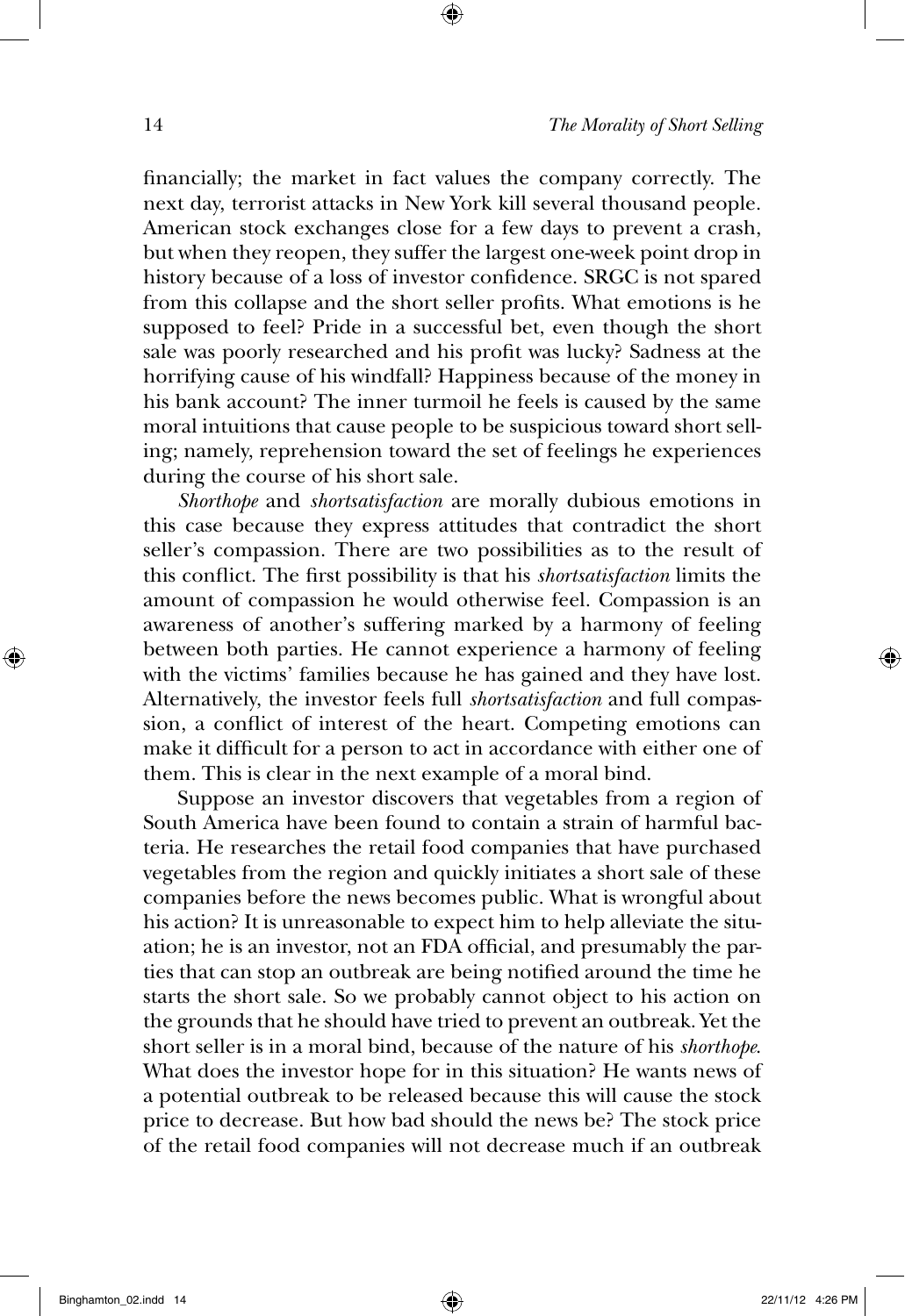is quickly prevented and no one becomes sick. It will decrease substantially if customers get sick. It will free fall if they die. So what does the short seller want to happen? There is a conflict between what he wants as an investor and what he wants as a moral agent.

These examples emphatically seek to demonstrate that short selling can put investors' emotions in conflict with their moral attitudes. Though emotions are passively experienced, they arise in predictable patterns. Accordingly, we have an obligation to avoid situations where our emotions cause moral problems. Though the average short seller may not experience moral binds regularly, their mere possibility casts a cautionary cloud over any instance of short selling.

An objection may be formulated against these claims. It may be that moral binds are simply the costs of short selling, and if people are willing to risk incurring them, they should have the freedom to do so. The market often places agents in moral binds when they do not short sell. Loyalties to employers sometimes conflict with loyalties to one's conscience, but we usually accept such conflicts as a necessary evil to achieving other important ends. Perhaps investors' consent to short selling's moral hazards is enough to alleviate our concerns. If investors say, "You worry about your problems and we'll worry about ours," we can rest easily.

The response to this objection becomes clearer in an analogy to gambling. If we were to object to gambling because of the risk involved, a gambler may similarly argue that he alone accepts the risk, and since he can only harm himself, his risk should not interfere with our moral attitudes. Still, we object to a society that allows people to incur dangerous risks and become gamblers. The moral bind thesis is not an argument against individual short sellers; it is, instead, an argument against society allowing short selling. It is problematic when the market allows people to be in a position where they have the lucrative opportunity to take moral risks.

James H. Michelman sees the problem of moral binds in terms of a conflict of desired moral character and desired business character:

> What are the attitudes and actions that we would like to think are part of our own moral makeup and that we would wish others to exhibit in their relationships with us? A non-exhaustive list surely includes courage and intelligence, kindness, compassion… . Call this set of characteristics our *desired moral character* or the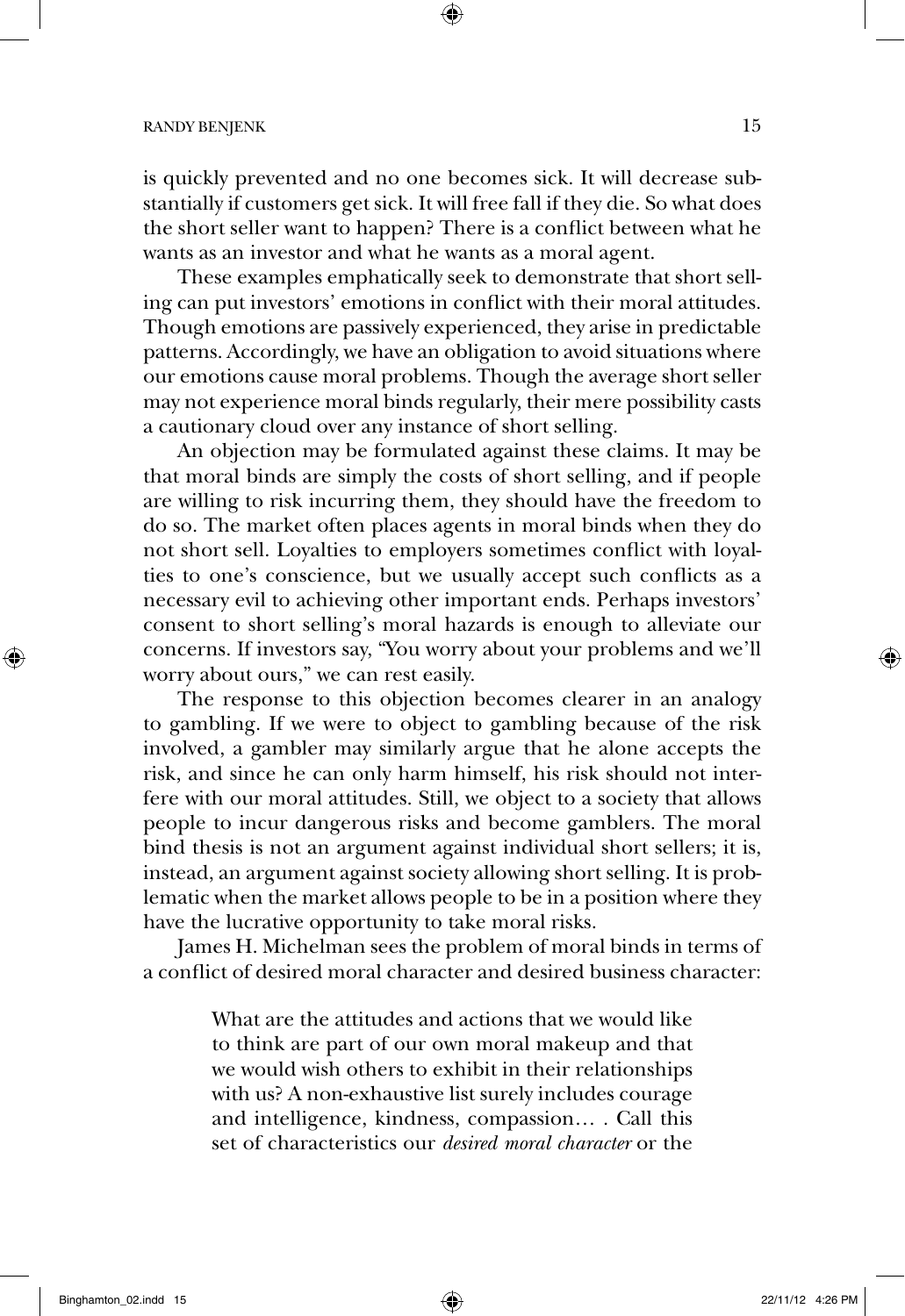*human virtues*. What characteristics would we look for in the managers of a company in which we held an important stake? Whatever this catalog turns out to be, call it the *desired business character*. (82)

A number of ugly consequences follow from the conflict between our loyalties to the desired business character and our aspiration to attain the desired moral character. Chief among them is that in order to act with desired business character, a market agent may often have to override his disposition to act in accordance with the human virtues. If he does this often enough, he would "develop habitual attitudes of rationality expressed by hardness, shrewdness, and single-mindedness. These attitudes, or some of them, might begin to determine his actions under private circumstances" (84). Applied to short selling, this argument evokes some dangerous outcomes. If people take moral risks in the marketplace, they may take such risks in their private lives. Perhaps the greatest danger inherent in short selling is that these investors will start to sell other people short, so to speak. They have been conditioned to view objects of judgment skeptically, always seeking to find and exploit flaws. If investors accept the moral hazards of short selling, they do not only accept that their emotions will conflict with their moral attitudes, but also the possibility that their emotions will override and shape their moral attitudes for the worse.

It must be noted that long investors can face moral binds as well.<sup>4</sup> Short sellers risk moral binds because of the nature of the investment procedure. The moral binds that long investors risk facing can occur for two reasons: the nature of the stock or the nature of the investment procedure. It would be problematic for the moral bind thesis if the latter usually caused moral binds for long investors, for this would undermine the claim that short selling is more problematic than long investing in virtue of its structure.

A possible case of a long investor's moral bind is an investment in a company, such as a pharmaceutical or defense corporation, that offers remedies to people's suffering or conflicts. The investor in these securities hopes for the value of the stock to increase. It follows that he is susceptible to moral binds in situations where suffering arises and the company's stock increases in value as it offers the remedy. Imagine, for instance, a flu epidemic that causes a pharmaceutical company's stock to appreciate as it provides the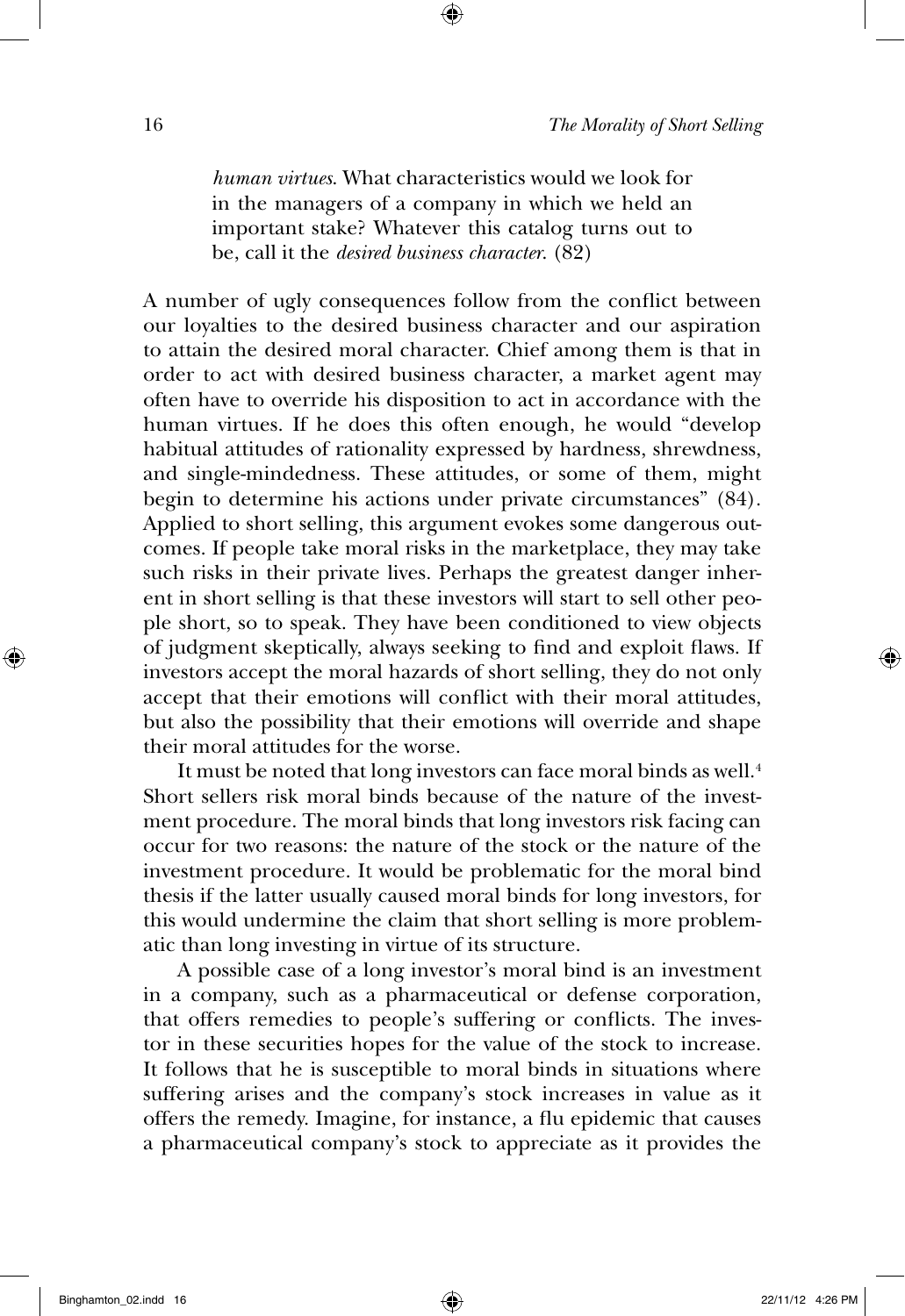cure. This situation would likely cause a conflict of desired business character (as the investor experiences *shortsatisfaction*) and desired moral character (as he would otherwise hope that the epidemic did not occur).

Is the conflict in this case a result of the investment structure or the nature of the stock? One strategy here is to postulate that the nature of the company (providing a cure) actually relieves the tension between desired business character and desired moral character. Because the pharmaceutical company provides a positive service that alleviates suffering, investing in it long, thereby hoping for its success and providing it capital, is an action that is consistent with desired moral character—which, if possessed, would lead a person to hope for this very outcome.<sup>5</sup> Thus, the nature of the company's mission shields the investor from the negative effects of *shorthope* and *shortsatisfaction*. If he believes that the essential purpose of the company is morally good, his desire to profit through investing in its securities does not place his emotions in conflict with his moral attitudes. There is no moral bind.

With the stocks of some companies, such as cigarette manufacturers, we cannot deny the moral binds caused by the investment structure. The investor in Big Tobacco experiences emotions similar to *shorthope* because he must hope for a negative event—a net growth in cigarette addicts, usually among impressionable youths—to occur to increase the value of his investment. The moral bind associated with the *shorthope* cannot be shielded by the mission of the company; the mission is not morally good. But while investment in a cigarette company can cause moral binds due to the investment structure, it also causes moral binds because of the nature of the company, and this reason seems to be the more significant cause of any misgivings.

There are, however, other financial instruments that do cause moral binds only because of their structure. One is a "death bond," a life insurance policy that is sold by a cash-strapped policyholder to an investor who pays the premiums and collects on the policy when the original policyholder dies (Goldstein 2007). The investor hopes for the policyholder to die as soon as possible in order to make a profit on the investment. A less dramatic but similarly problematic security is a credit default swap, which is a contract sold to bondholders as insurance against a credit event. Like a death bond, it can be sold to an investor who does not own the underlying bond that it insures. That investor, in turn, wants the bond issuer to default. But that will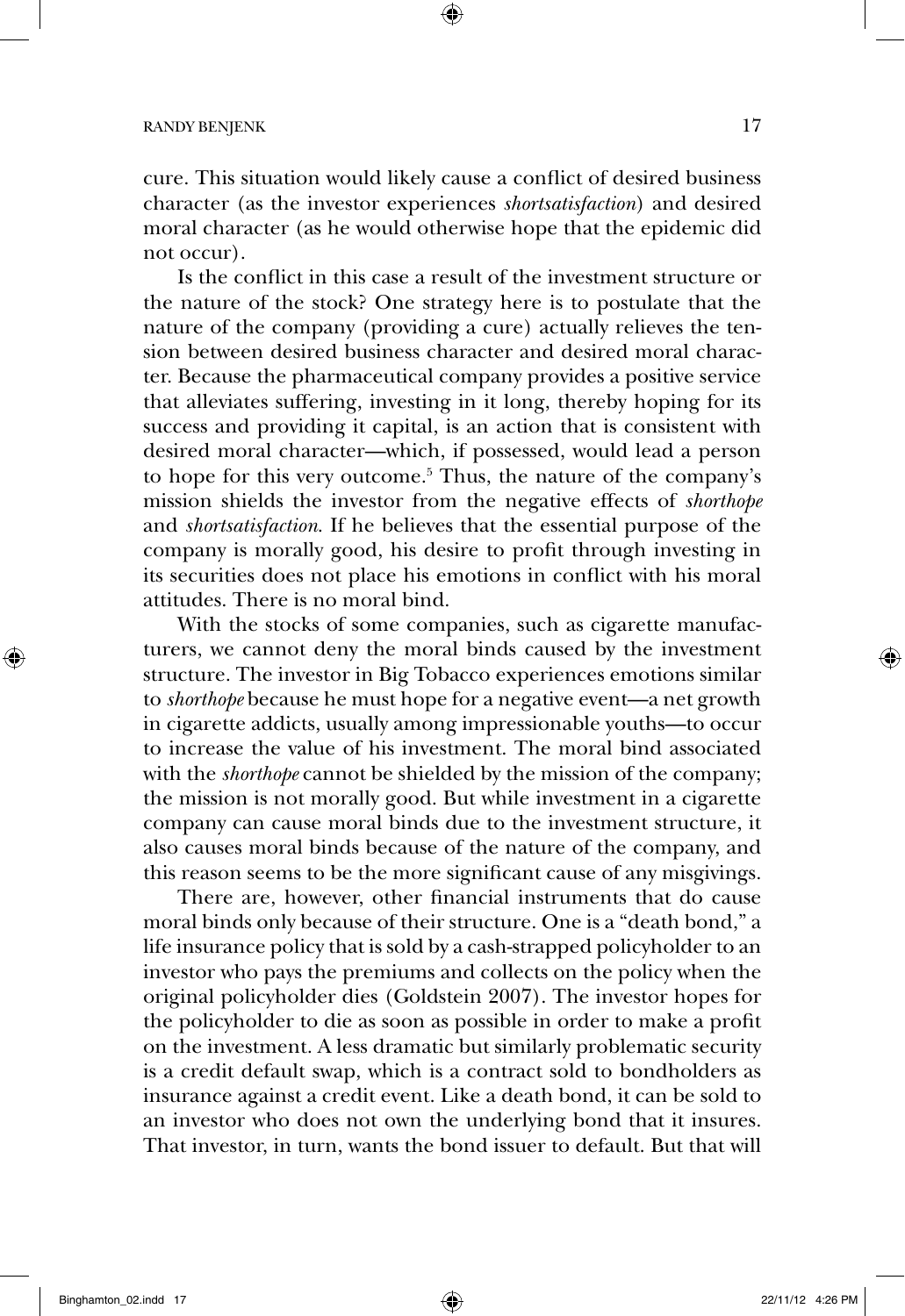result in a loss of money for the bondholder and, eventually, the bond issuer. Death bonds and credit default swaps have similar structures: they are both insurance contracts that cause moral binds only when they are not held by the party that actually needs insurance. Like short sellers, investors in these securities profit from negative and sometimes tragic events. Such events put investors' emotions in conflict with their moral attitudes.

#### **In Defense of Short Selling**

As stated earlier, this paper does not hold that the philosophical arguments against short selling justify a ban on the practice. There are three reasons that banning short selling would be imprudent: the economic value of shorts, a counterexample of an emotionless investor, and respect for the self-determination of the market.

A commonly held but fallacious belief is that short selling permanently drives down the price of stock. Short sellers do cause a temporary depression in the price of a stock when they sell borrowed shares, but the price returns to its original level when they cover their positions by buying back the same number of shares. If the demand for the stock decreases between the moment they sell and the moment they cover, the price will decrease from its original position. However, that fall in price is due to the decrease in demand, not short sellers' actions (Culp 2008, 47–48). Short sellers do not cause a permanent decrease in price; they merely profit from it.

There are two real economic effects of short selling. First, short selling increases price volatility of the stock being shorted. Short sellers, when they sell and cover, cause prices to fluctuate back and forth. Constant price fluctuation is a somewhat dangerous economic force, especially in an unstable economy where investor confidence depends on price stability. On the other hand, the second economic effect of short selling is the prevention of overoptimistic valuation of securities. Recessions are often caused by the bursting of undesirable stock market bubbles, which are periods when the prices of stocks are consistently higher than their true value. Since short sellers can temporarily decrease the prices of securities, they can force prices today to reflect the change in demand that will probably happen in the future. This helps prevent bubbles.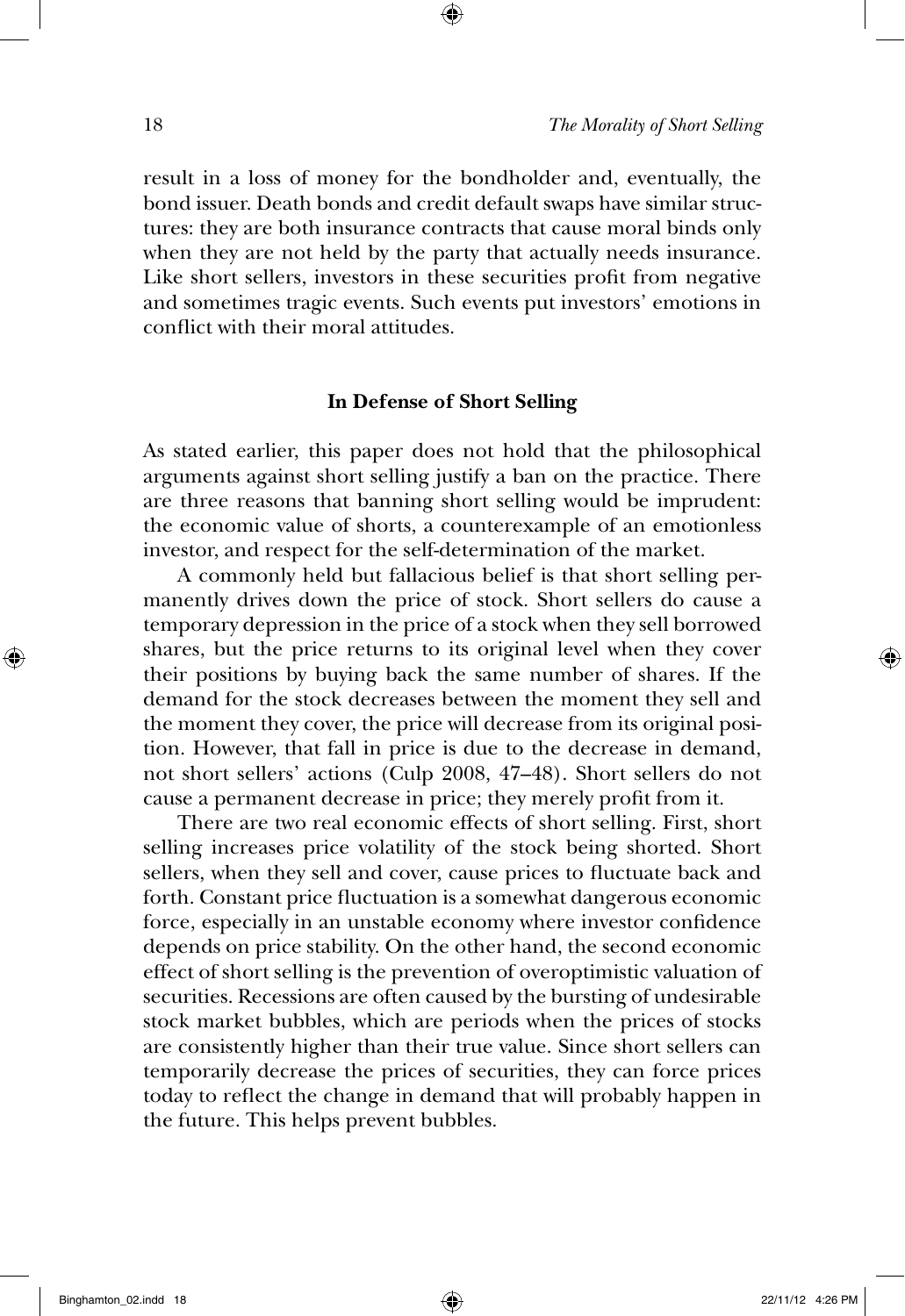From an economic perspective, it is unclear whether the benefits of preventing overvaluation outweigh the costs of volatility. Still, these effects give us reasons to believe—though not conclusively that banning short selling altogether may be to the detriment of an efficient market.

The second reason that a short selling ban may be unwarranted comes from a hypothetical case of an emotionless short seller. Imagine a computer that has been programmed to spot overvalued securities and sell them short. Now assume that no person has any sort of stake in the outcome of the computer's investments. The computer does not make money for anyone, its profits are sent to an account that cannot be accessed by anyone, and its inventor is dead so he cannot take pride in its success. The computer makes money because it is programmed to do so and there is no other reason for it to be operating. No one involved with the computer's investments feels *shorthope* or *shortsatisfaction*. Therefore, the computer is not susceptible to the competition thesis or the moral bind thesis because these theses point to the conflicts between an investor's emotions and his or other people's moral attitudes. In this example, there is little wrong with the short selling, which is a series of transactions without connected emotions. Generalizing from this case, there can be other cases where shorting is not morally problematic. The one requirement for a possible counterexample to the competition thesis and moral bind thesis is that there be no emotions involved that are proportionally connected to the outcome of the short sale. The possibility of an investor emotionally disconnecting himself completely from the outcomes of his investments exists, but it also seems immensely unlikely. Nevertheless, the mere possibility of an emotionless investor—who must also have no bosses, coworkers, or dependants hoping for his success—implies that it is difficult to condemn short selling universally.6

The third countervailing consideration is the self-determination of the marketplace. This paper holds that existing suspicion of short selling is rational and valid, and follows from reasonable beliefs about competition in the market. However, if lawmakers, regulators, and the public are not troubled by shorting after carefully considering the moral issues involved, then a ban would be unjustified. But we should only accept that conclusion is if people do engage in the debate about the emotions of short selling.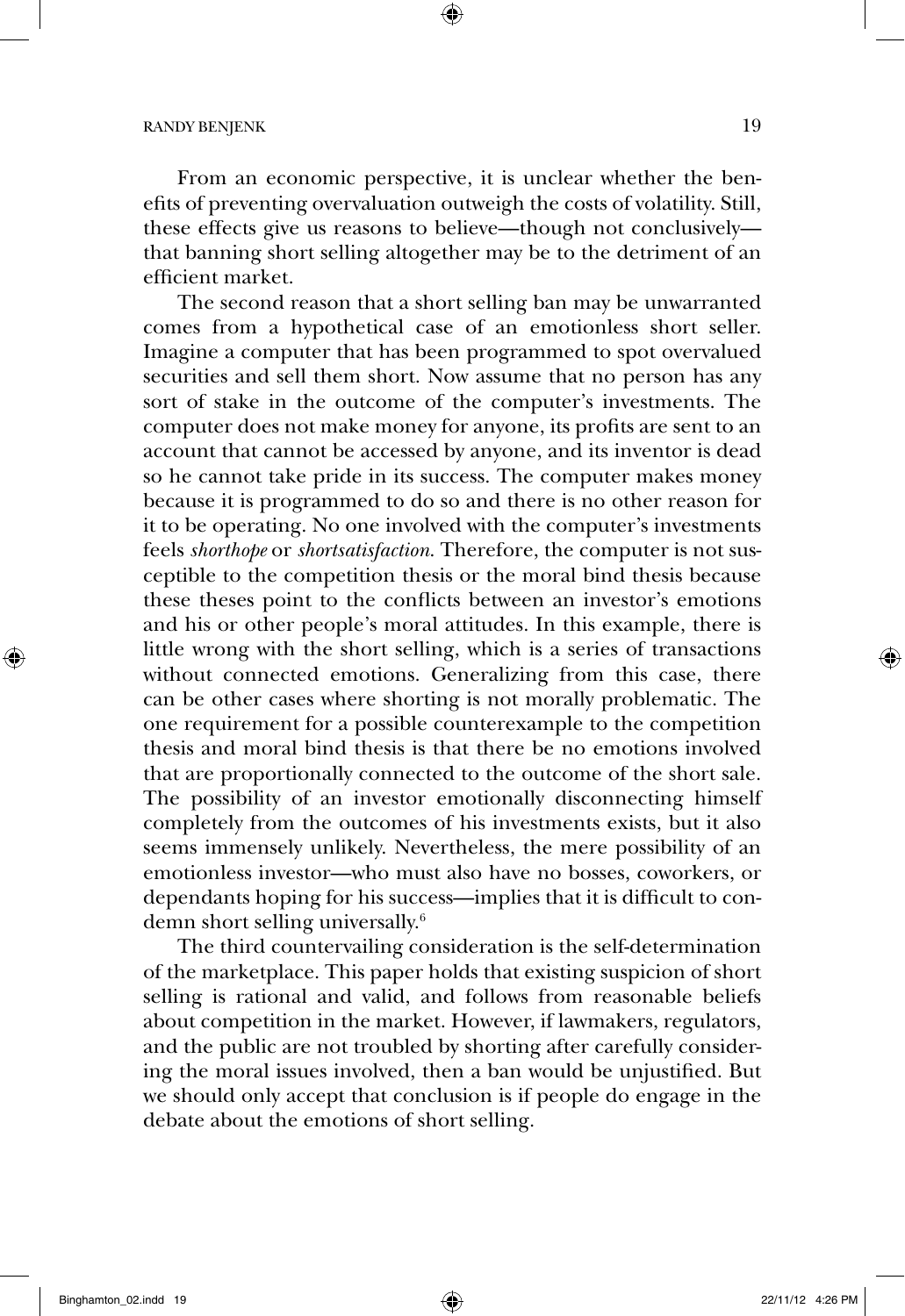#### **Conclusion**

A moral discussion of short selling is a microcosm of a broader philosophical inquiry into the role of markets in society. This inquiry seeks to develop a vision of a morally ideal market. One feature of the ideal market is that it facilitates the right emotions that make for a better society. Identifying the market institutions that cause emotions detrimental to society is one step in transforming the existing market into the ideal. The claim that short selling can violate moral norms and moral attitudes does not suggest that short sellers are essentially evil people. Rather, it suggests that short selling as an institutional mechanism demands emotions that contradict worthwhile moral norms.

Other commonplace market institutions sometimes generate emotions that derive from the first sense of competition and contradict moral norms. People in business often hope for their competitors to stumble and fall. Yet this paper does not condemn the institutions that give rise to these emotions. The difference between commonplace market institutions and short selling—both of which can give rise to equally unhealthy emotions—is that most market institutions do not demand these emotions; they merely allow them. Short selling, on the other hand, requires them of all participants who are emotionally attached to their success at work.

Why, then, do the competition thesis and moral bind thesis not justify a legal ban on short selling? The philosophical vision of an ideal market is not a legal vision but a moral vision. It requires a highly compelling moral vision to influence the law. Such a vision may be compelling in virtue of its widespread acceptance or in virtue of the validity of its justification. This paper does not claim to possess either mandate. Instead, it presents short selling as a wrinkle of imperfection in the market while advising individuals to base their investment practices on the way they want to live their lives independently of the market. If fund managers do not wish ill will upon the people who work for, invest in, or depend upon the companies they sell short, they should consider refraining from the practice. Short sellers, as agents within an imperfect system, are not necessarily "rogues" or "thieves" or even "jackals." They are people who may have neglected to think about the consequences of their emotions and moral attitudes. If and when they do so, the vision of an ideal market will be one step closer to fruition.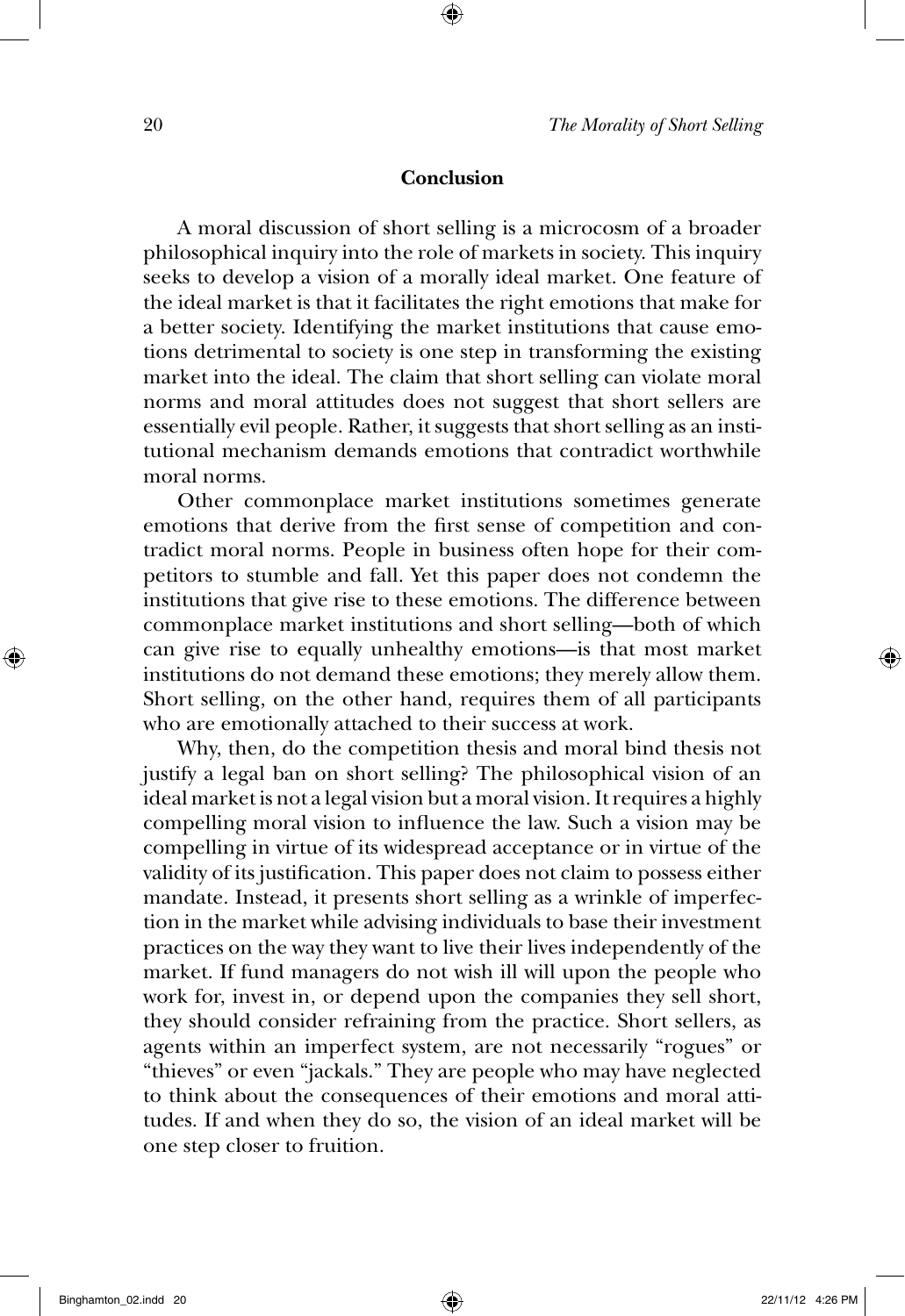## **NOTES**

- 1. In a chapter entitled "When is it Wrong to Laugh" in his book *The Rationality of Emotion*, Ronald de Sousa demonstrates that there are situations where it is morally wrong to have certain emotions. Implicit in his writing is the pertinent notion that we cannot separate emotions from their causes; emotions can only be immoral in virtue of their causes.
- 2. I infer that followers of Milton Friedman, holding that the social responsibility of a business is to maximize its profits under the law, are proponents of the first norm of competition.
- 3. Or, the stock's value does not immediately change and the investor does not make or lose money. In this scenario the investor, if he believes his research is correct, is likely to wait until there is price movement to cover his borrowed shares.
- 4. Long investors are not usually susceptible to the problems raised by the competition thesis. An exception is when a long investor hopes for the failure of the competitors of the companies in which he invests.
- 5. Some have seen pharmaceutical companies' actions, such as their pricing practices, as immoral or greedy. Such controversies should not harm the conclusion of this hypothetical investment scenario because from the investor's perspective, hoping for the success of a crooked pharmaceutical company would cause a moral bind in virtue of the nature of the company, not the investment structure.
- 6. It is not necessary for an activity to be morally problematic in every instance in order to justify a ban on it. However, because our moral objections here deal with emotions and not harmful actions, it is best to be conservative in our conclusions.

## WORKS CITED

- Brenner, M., and M. G. Subrahmanyam. 2008. End the ban on short-selling. *Forbes. com,* Sept. 30. <http://www.forbes.com/opinions/2008/09/30/short-sellingban-oped-cx\_mb\_1001brenner.html>.
- Culp, C. L., and J. B. Heaton. 2008. The economics of naked short selling. *Regulation* (Spring). <http://faculty.chicagobooth.edu/christopher.culp/research/Nkd Short.pdf>.

de Sousa, R. 1987. *The rationality of emotion.* Cambridge: MIT Press.

Fabozzi, F. J. 2004. *Short selling: Strategies, risks, and rewards*. New York: John Wiley & Sons.